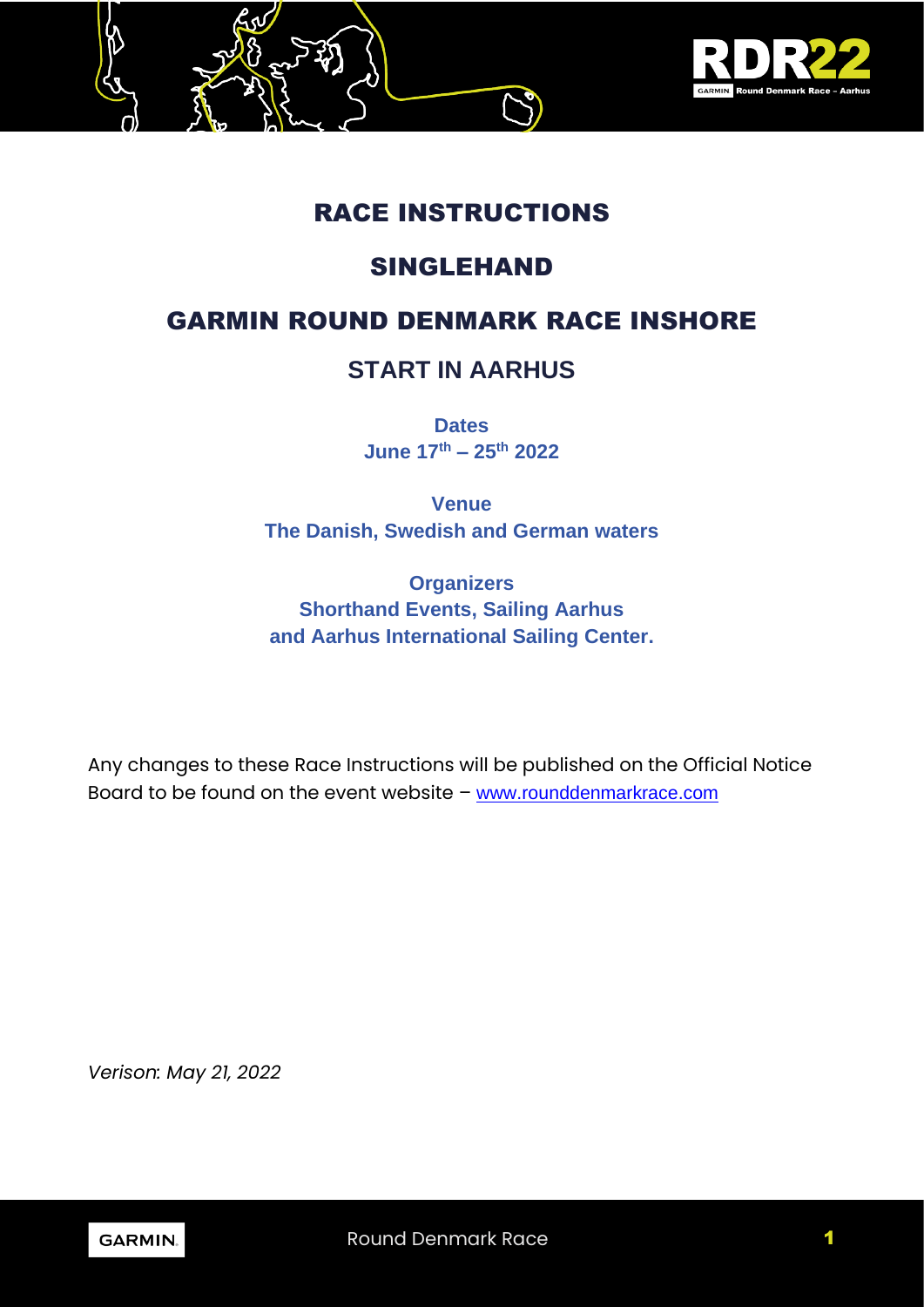

#### **1 Rules**

- The race is governed by the rules stated in the Garmin Round Denmark Race (GRDR) Event Regulations
- The special regulations for navigation in certain Danish, Swedish and German waters.

All traffic separations must be respected in accordance with COLREG rule 10. The competitors are required to pay attention to commercial traffic as well as to other competitors in the race.

• Navigation lights: All participating boats must be equipped with fixed statutory navigation lights as described in COLREG rule  $25(a)$  or  $25(b)$ . This also applies to boats under 7meters of length.

# **2 Rest time Rule**

Rest time begins when the boat is stopped with no movement over ground and ends when the boat is moving again. The stop may be by anchor, buoy or moored in a harbor. If a participant does not comply with the rest time rules, he or she must immediately retire from the race.

#### **2.1 Rest Time Rule 44/8**

- 2.1.1 The race is divided into periods of 44 hours. Within these 44 hours, a minimum of 8 consecutive rest time hours must be taken. Thus, a maximum of 36 consecutive hours of sailing is allowed (44-8 = 36). It's allowed to apply the use of engine to get to the selected position for the stop when a participant is 0.5 Nautical Miles from the position. After the stop, the boat must return to the same position where the engine was applied before resuming racing. The 8 hours rest time of each period will be subtracted from the final elapsed sail time. Rest time above 8 hoursfor each 44 hours period will not be subtracted.
- 2.1.2 If a participant exceeds 36 hours of non-stop sailing or rests less than 8 hours, the following applies: A boat may sail up to 60 minutes over the 36 hours' time limit or the rest period is less than 8 hours but more than 7 hours, the next rest period must be of at least 10 hours.

This option may only be used once and only once during the entire race.

- 2.1.3 If a boat does not fulfill the requirements of rule 2.1.2 at the last stop before finishing, 2 hours will be added to the finishing time.
- 2.1.4 Exception:

If a boat is within 15 nm from the finishing line, the Rest Time Rule  $44/8$  does not apply any longer and the boat may continue to sail to finish the race.

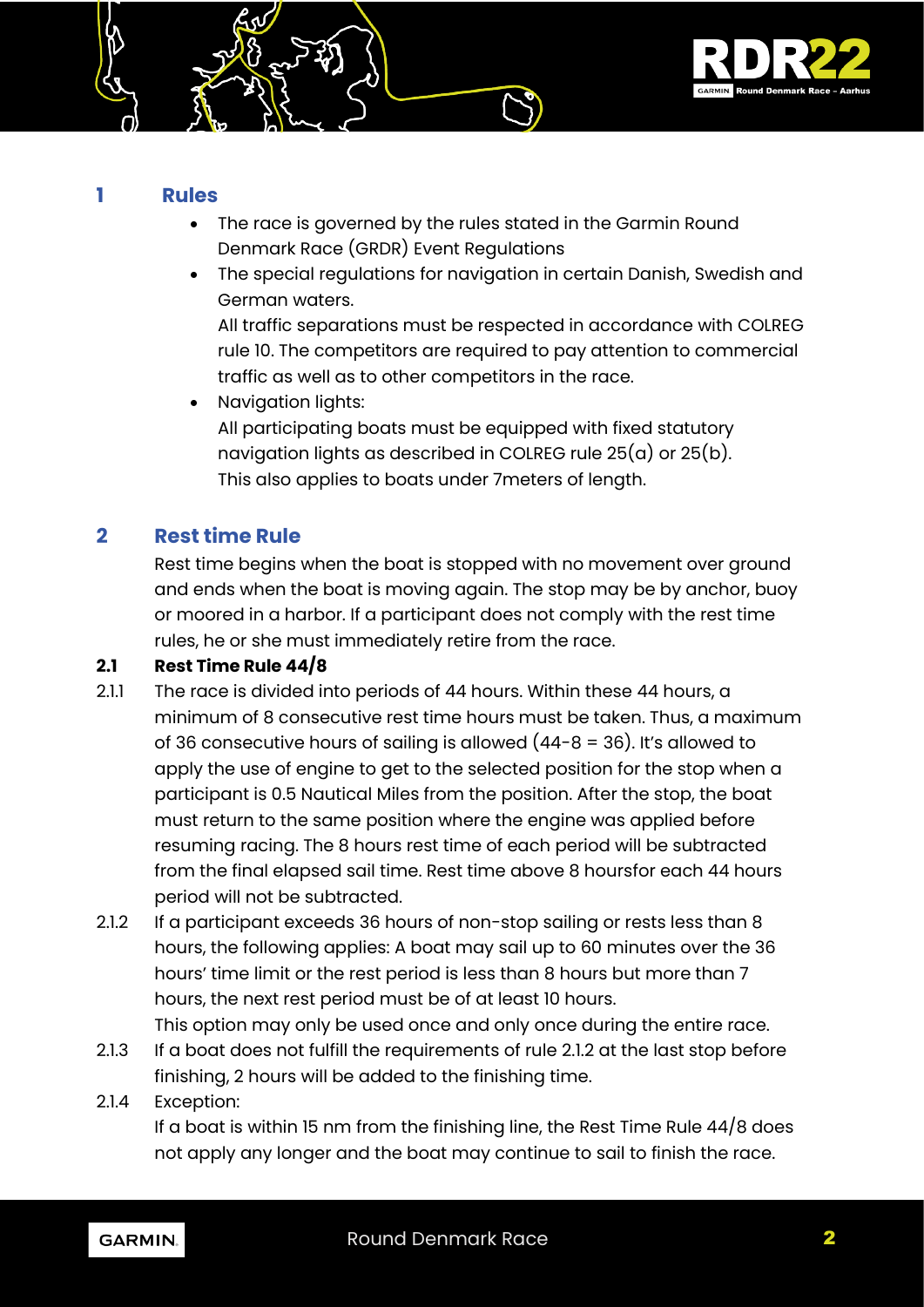

# **3 Designated person ashore (shore crew)**

It is mandatory for every single hand participant to have a Designated Person Ashore (DPA). The event management must be able to reach the DPA at any time (24/7) during the race. The DPA is not required to attend the Skippers meeting prior to the start or be present in Denmark during the race. See further in the GRDR Event Regulations:

*"ADDITIONAL REQUIREMENTS IN SINGLEHANDED CATEGORY"*

## **4 Schedule**

| Friday   | June 17th        | $06:00 - 10:00$ | <b>Registration at Aarhus</b>        |  |
|----------|------------------|-----------------|--------------------------------------|--|
|          |                  |                 | <b>International Sailing Center</b>  |  |
|          |                  |                 |                                      |  |
|          |                  | $07:00 - 10:00$ | Random safety check                  |  |
|          |                  |                 |                                      |  |
|          |                  | 10:00           | Mandatory "Skipper's meeting"        |  |
|          |                  |                 |                                      |  |
|          |                  | 12:00           | Starting signal - Single hand fleet. |  |
| Saturday | June             | 18:00           | Award ceremony and regatta           |  |
|          | 25 <sup>th</sup> |                 | diner at Aarhus International        |  |
|          |                  |                 | Sailing Center                       |  |

# **5 Registration and documents**

All competitors must register at the Race Office, located in Aarhus International Sailing Center, Ester Aggebos Gade 80 not later than 10 hrs on Friday June 17th 2022.

At registration, the following documents must be presented (to be found on the Official Notice Board on the event web and to be prepared in advance):

• Crew list incl. shore crew (designated person ashore - DPA) and incl. safety declaration.

# **6 Mandatory Skipper's meeting**

The skipper's meeting will take place at Aarhus International Sailing Center , Ester Aggebos Gade 80, DK 8000 Aarhus C. See schedule.

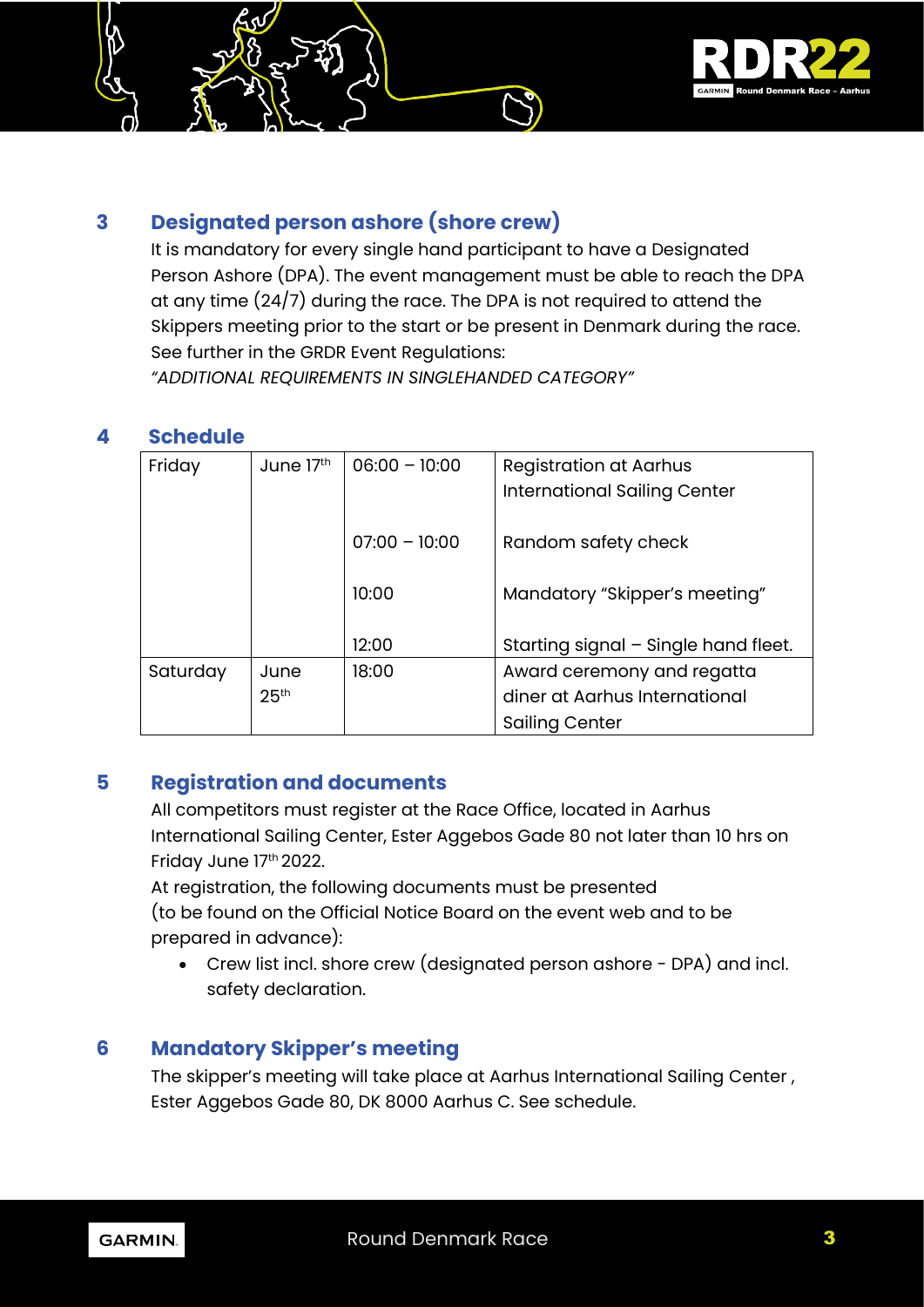

# **7 Messages to competitors**

- 7.1 Messages for the participants concerning relevant changes, corrections and warnings are continuously displayed on the Official Notice Board. Important messages in connection with the start will be announced via VHF channel 72.
- 7.2 During the starting sequence, the event management will, if possible, communicate on VHF channel 72.

#### **8 The course**

All marks or islands to be left to starboard (except Start, Garmin Fly By marks and the Finish):

- **Start** (See Race Instructions 11)
- **GARMIN Fly By marks** (always to be left to port See Race Instructions 10)
- **Skagen – cardinal BYB** approx. position 57°43,9' N 10°42,4' E
- **Sjælland**
- **Christiansø and Bornholm**
- **Falster and Lolland (Gedser)**
- **Funen**
- **Finish in Aarhus** (see Race Instruction 16)

## **9 Time limit**

The time limit for completion of the race is Saturday June 25<sup>th</sup> at 18:00

#### **10 Starting area**

- 10.1 The starting area will be approx. 0.5 nm outside Aarhus Lystbådehavn
- 10.2 Boats not in a starting procedure must keep clear of the starting area and boats already started.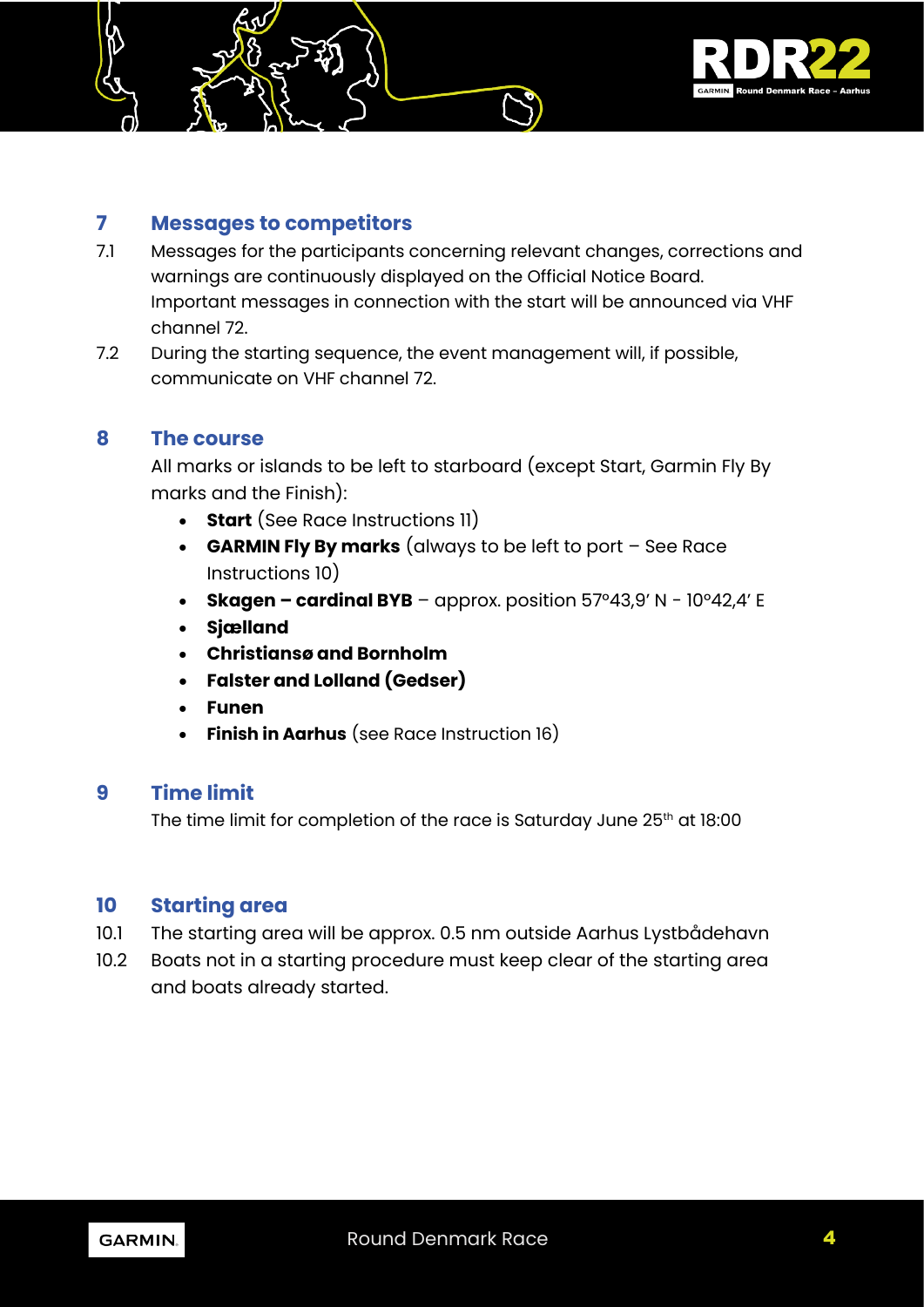



# **11 Starting line**

- 11.1 The starting line will be between an orange flag on the Race Committee signal vessel and an orange flag on a Race Committee RIB
- 11.2 The starting line must be crossed from northeast towards south west.



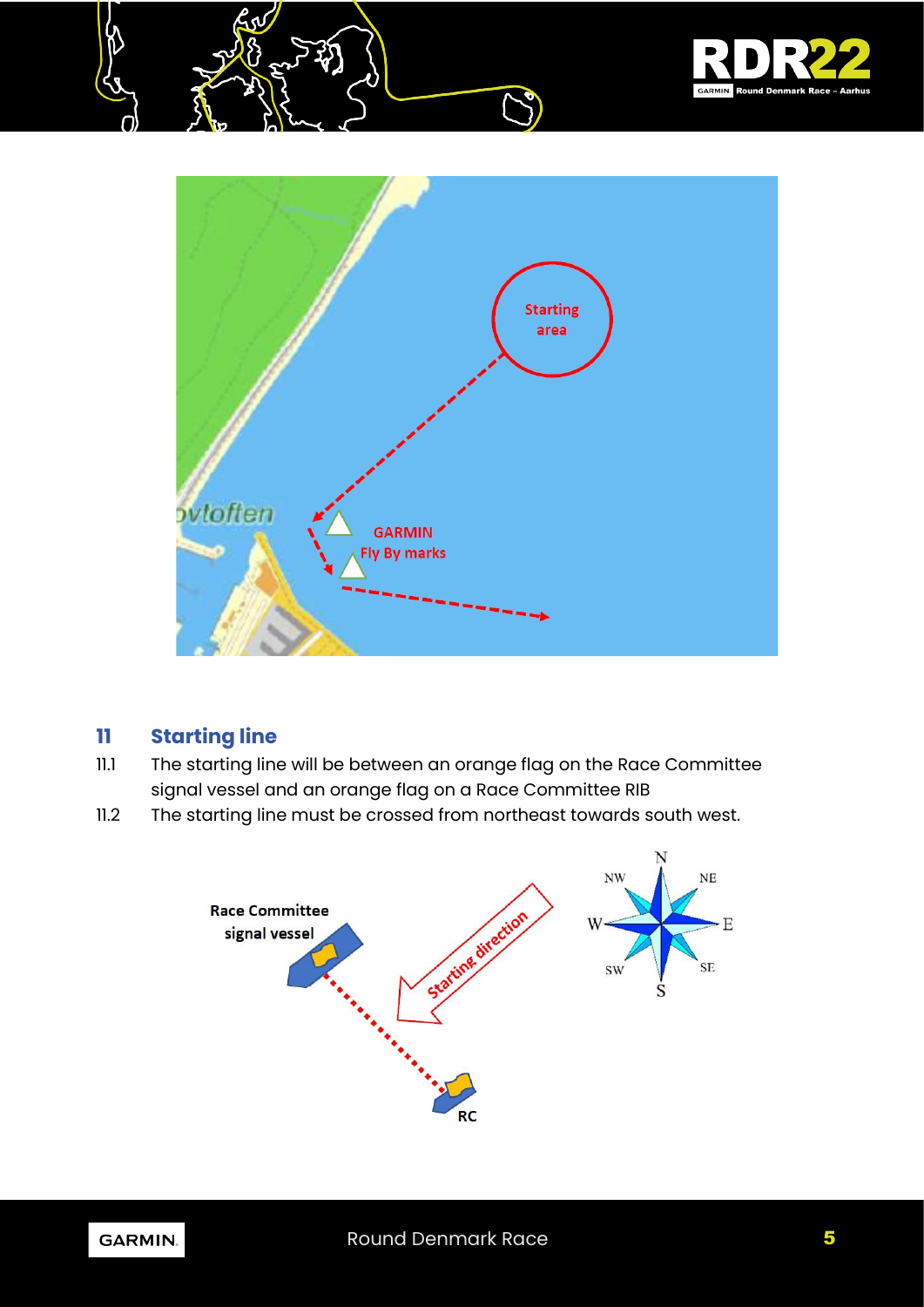

# **12 Starting signals displayed ashore**

| <b>Time</b> | <b>Visual signal</b><br>displayed $\uparrow$ |                | <b>Visual signal</b><br>lowered $\bm{\downarrow}$ |  | <b>Sound</b><br>signal | <b>Meaning</b>         |
|-------------|----------------------------------------------|----------------|---------------------------------------------------|--|------------------------|------------------------|
| $T - 5$     | 5                                            |                |                                                   |  |                        | 5 minutes to<br>start  |
| T - 4       | 4                                            |                | 5                                                 |  |                        | 4 minutes to<br>start  |
| $T - 3$     | 3                                            |                | 4                                                 |  |                        | 3 minutes to<br>start  |
| $T - 2$     | $\overline{2}$                               | $\blacksquare$ | 3                                                 |  |                        | 2 minutes to<br>start  |
| T - 1       | $\mathbf 1$                                  |                | $\mathbf{2}$                                      |  |                        | 1 minut to<br>start    |
| 0           |                                              |                |                                                   |  |                        | <b>Starting signal</b> |

# **13 Individual Recall (Jumping the gun)**

There will be NO recalls. If any part of the hull, of the boats is at the other side of the starting line the boat will be penalized by 30 minutes in its finishing time.

No boats are allowed to return to a restart.

## **14 Postponement**

If a start is postponed, information will be given by the event management on VHF channel 72 and by displaying flag AP.

If signal AP is displayed ashore with 2 sound signals it means:

The start has been postponed; first warning signal will be given not earlier than 60 minutes after AP is lowered with one sound signal.

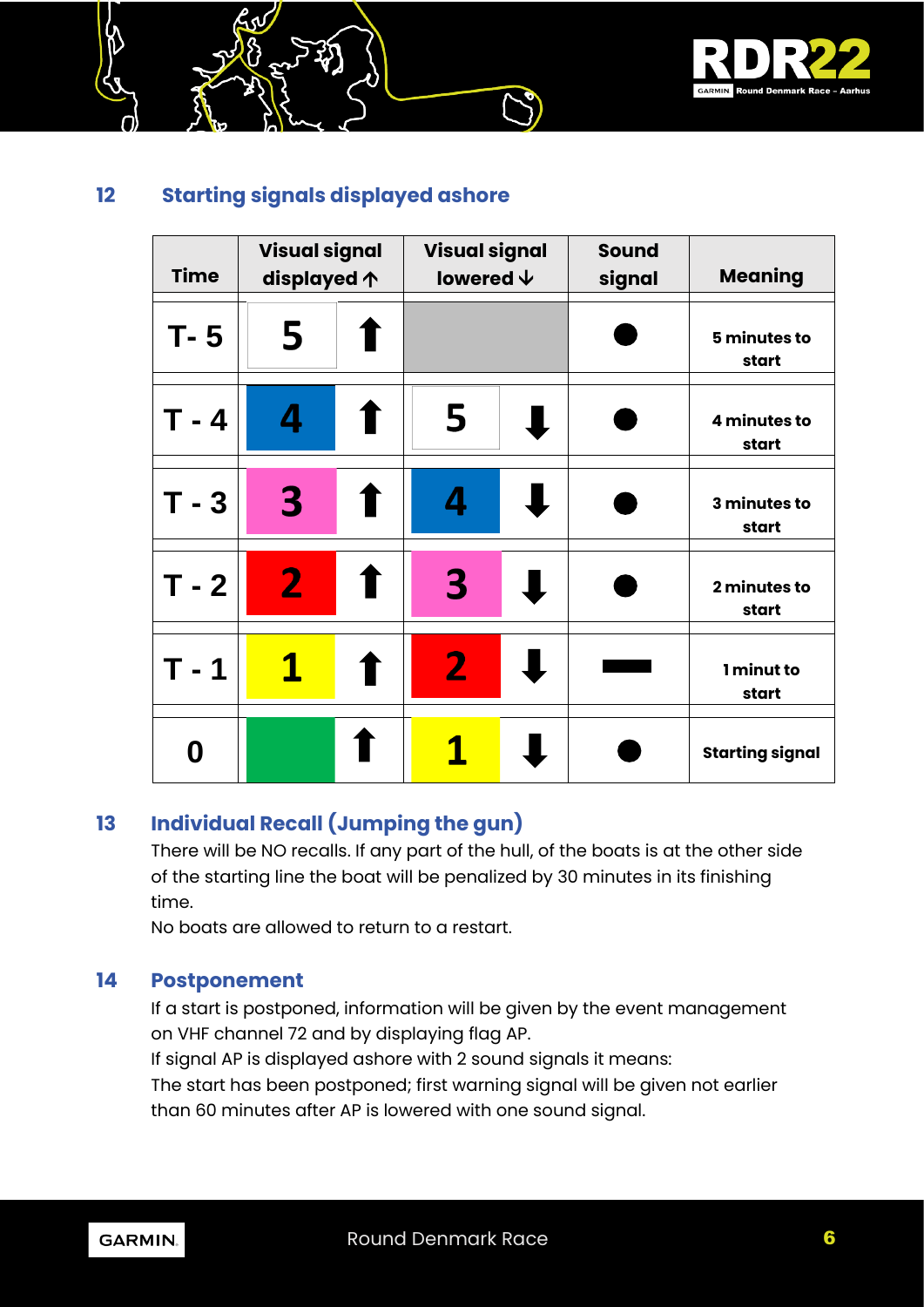

If signal AP is displayed from the event management vessel with 2 sound signals it means: The start has been postponed; first warning signal will be given 1 minute after AP is lowered with one sound signal.

#### **14 Late starters**

Boats starting more than 60 minutes after the starting signal will be noted: Did Not Start.

Anyhow, if there is a good reason for the late start this must be communicated to the event management via VHF channel 72 or by phone to +45 53 83 78 27

#### **15 Finishing**

At least 30 minutes before the expected finishing time in Aarhus, participants must report an ETA to the event management. This may be done by Garmin Inreach sms, VHF channel 72 or sms to 45 53 83 78 27

#### **16 The finishing line**

Between an orange flag on the balcony of Aarhus International Sailing Center and a conical mark with GARMIN advertising. When finishing the line must be crossed from east towards west. Be aware of the limitations at the breakwaters.



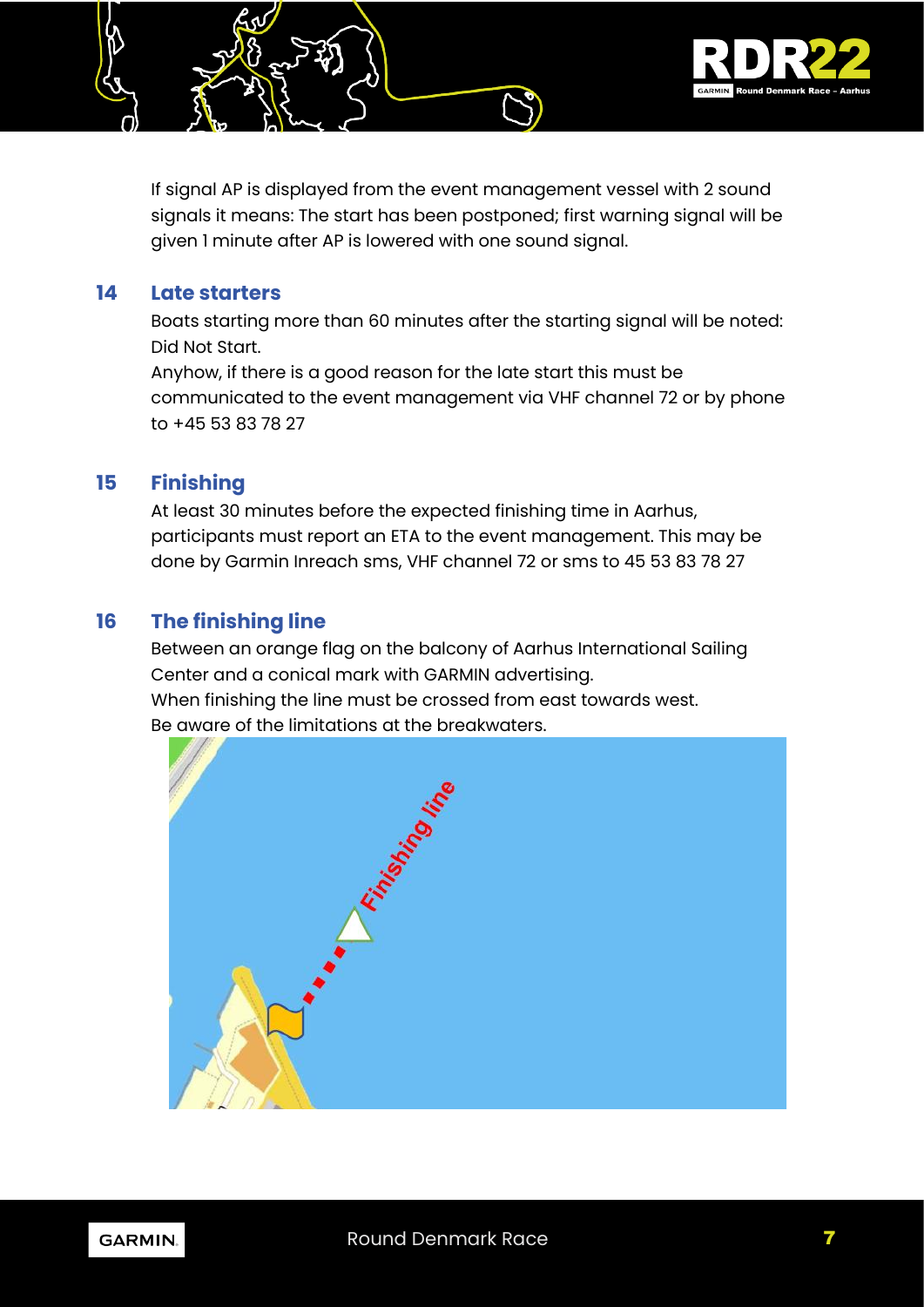

### **17 Withdrawal from the race**

A skipper/boat that withdraws from the race or in any other way suspends the race is obliged to state this to the event management on phone number:

+45 53 83 78 27 or text message (SMS) as soon as possible. When staying more than 24 hours in a harbor a boat will be considered to have withdrawn from the race.

## **18 Compensation for assistance to at boat in need**

All participants in RDR are obliged to give all possible assistance they can for any person or vessel in danger. If such assistance is given during the race, a time compensation can be requested. The request must be based on a statement clarifying that your final ranking in RDR has been considerably affected because of the provided assistance. The request must be noted in the logbook with description of the incident.

## **19 Observing and reporting breaches of rules**

- 19.1 A boat observing a breach of a rule related to the Round Denmark Race may report this observation to the Race Control via Garmin InReach sms or sms text message to +45 53 83 78 27
- 19.2 Further action, if any, will then be taken by the event management.
- 19.3 Penalties for breaches reported by a competitor or observed by the event management is at the discretion of the event management and may be anything from a warning, a time penalty, or a disqualification.

#### **20 Media rights**

By participating in the GRDR race competitors automatically grant to the event management and their sponsors the right in perpetuity to make, use and show, from time to time at their discretion, any pictures, motion pictures and live, taped or filmed television and other reproductions of the competitors during the period of the competition without compensation.